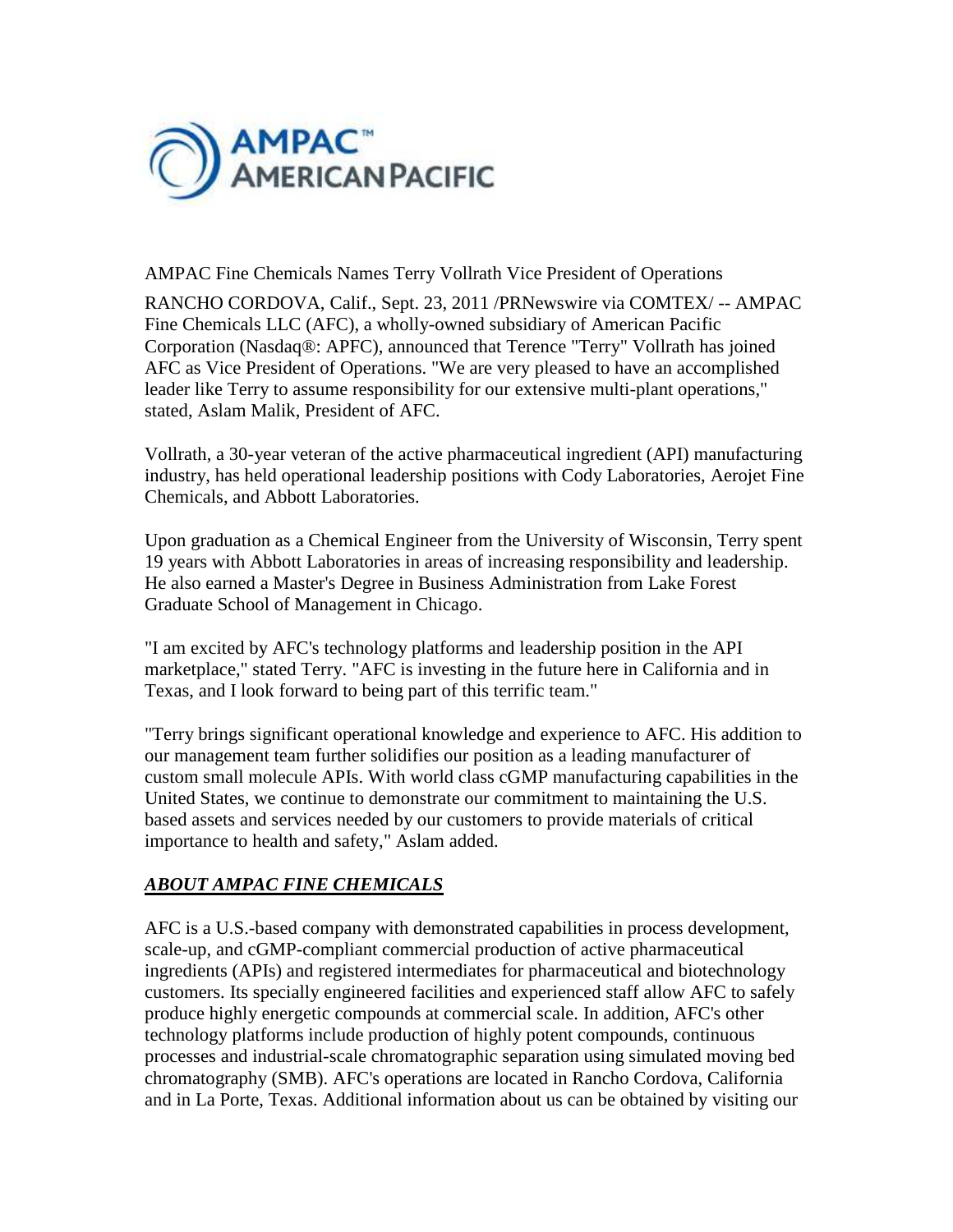web site at **www.ampacfinechemicals.com**.

## *ABOUT AMERICAN PACIFIC CORPORATION*

American Pacific Corporation (AMPAC) is a leading custom manufacturer of fine chemicals, specialty chemicals and propulsion products within its focused markets. We supply active pharmaceutical ingredients and advanced intermediates to the pharmaceutical industry. For the aerospace and defense industry we provide specialty chemicals used in solid rocket motors for space launch and military missiles. AMPAC also designs and manufactures liquid propulsion systems, valves and structures for space and missile defense applications. We produce clean agent chemicals for the fire protection industry, as well as electro-chemical equipment for the water treatment industry. Our products are designed to meet customer specifications and often must meet certain governmental and regulatory approvals. Additional information about us can be obtained by visiting our web site at **www.apfc.com**.

## *FORWARD-LOOKING STATEMENTS*

Statements contained in this press release that are not purely historical are forwardlooking statements within the meaning of the Private Securities Litigation Reform Act of 1995, Section 27A of the Securities Act of 1933 and Section 21E of the Securities Exchange Act of 1934, including without limitation statements regarding AMPAC Fine Chemicals' market position and capabilities. The inclusion of forward-looking statements should not be regarded as a representation by American Pacific Corporation and its affiliates (collectively, "American Pacific") that any of American Pacific's expectations will be achieved. Actual results may differ materially from future results or outcomes expressed or implied by forward-looking statements set forth in this press release due to risks, uncertainties and other important factors inherent in American Pacific's business. Factors that might cause actual results to differ include, but are not limited to, those included in the "Risk Factors" section of the Form 10-K for the year ended September 30, 2010 and filed by American Pacific Corporation with the U.S. Securities and Exchange Commission. Readers of this press release are referred to the filings of American Pacific Corporation with the U.S. Securities and Exchange Commission, including the Form 10-K for Fiscal 2010, our Quarterly Report on Form 10-Q for the quarters ended June 30, 2011, March 31, 2011 and December 31, 2010, and our other filings with the Securities and Exchange Commission, for further discussion of these and other factors that could affect future results. The forward-looking statements contained in this press release are made as of the date hereof and American Pacific assumes no obligation to update for actual results or to update the reasons why actual results could differ materially from those projected in the forward-looking statements, except as required by law.

Technical Contact: William DuBay, Ph.D., Vice President, Technology and Business Development AMPAC Fine Chemicals william.dubay@apfc.com